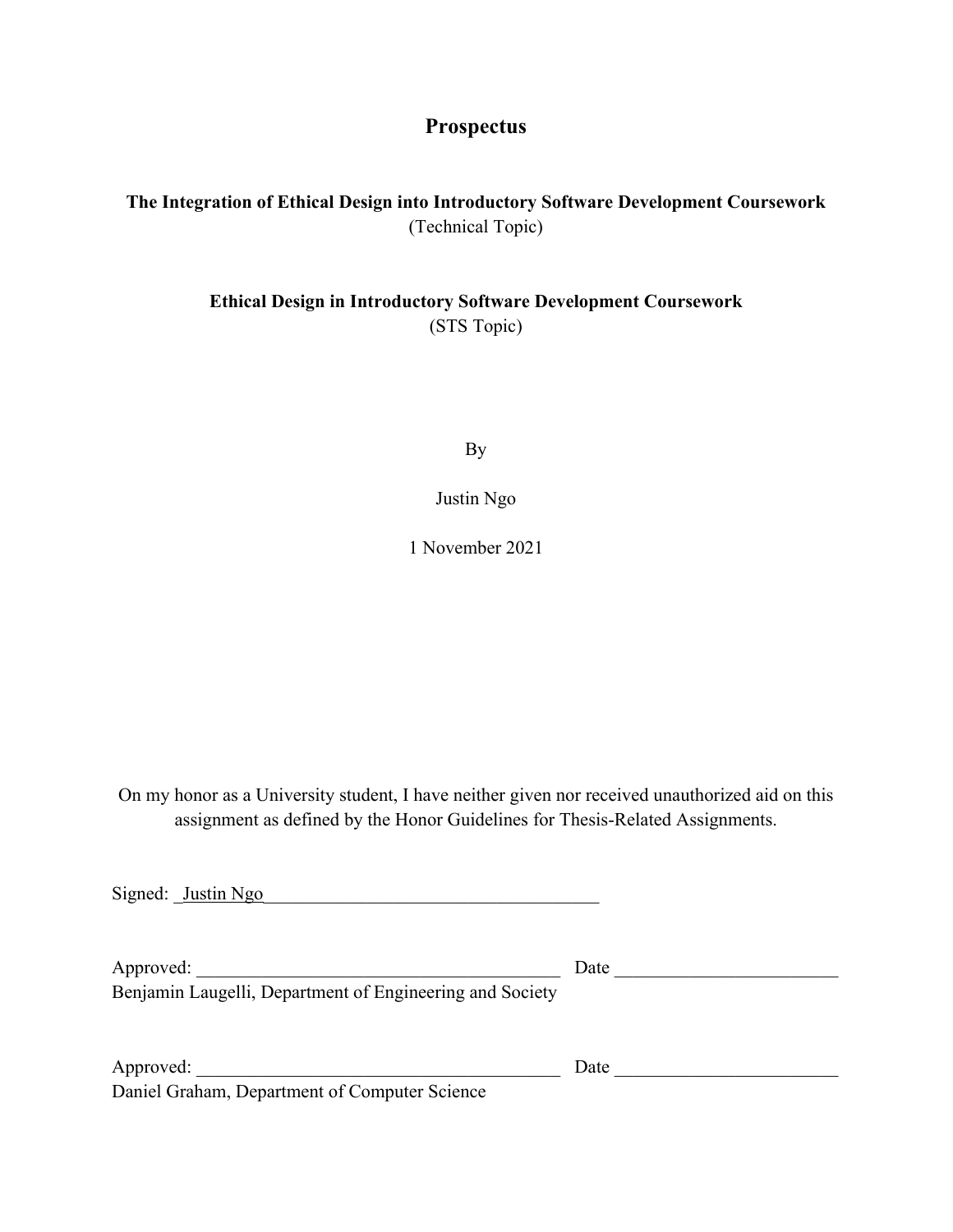### **Introduction: Socio-technical Research Problem**

Ethical thinking in Computer Science coursework is critical because many students in Computer Science programs become software engineers— responsible for shaping society through their products and making informed judgements in their work based on legal and ethical principles (ABET, 2021). In recent years, there has been an increasing number of news articles about software developers designing algorithms that can easily stray into biased or discriminatory behavior. Algorithms deciding employment, policing neighborhoods, assigning risk scores, skewing public perception of news, and determining which enemy combatants should be killed are being brought to the forefront of public attention (Peck, 2017). Computer Scientists and Computer Science students no longer have the luxury of ignoring the consequences of their work, and it is now more important than ever that students are properly equipped to build ethical systems.

The University of Virginia's Computer Science program lacks a strong cultivation of ethics. I examine the ethical computing concepts discussed in the Spring 2021 iteration of CS3501 Everyday Ethics and Quotidian Quandaries for Computer Scientists, and the basics of software development taught in the Fall 2019 iteration of CS2110 Software Development Methods, to propose improvements to the teaching of ethics at UVA (Bloomfield, 2021). I suggest that the teaching of ethics and software development should be integrated and taught early in the curriculum as opposed to the current and limited approach at the end.

The process of integrating ethics into the Computer Science curriculum reinforces the idea in students that ethics and engineering go hand in hand. It also creates a more welcoming environment for students of different backgrounds to promote diversity in a field that is actively seeking it. I believe that the isolated approach to teaching ethics is flawed because it does not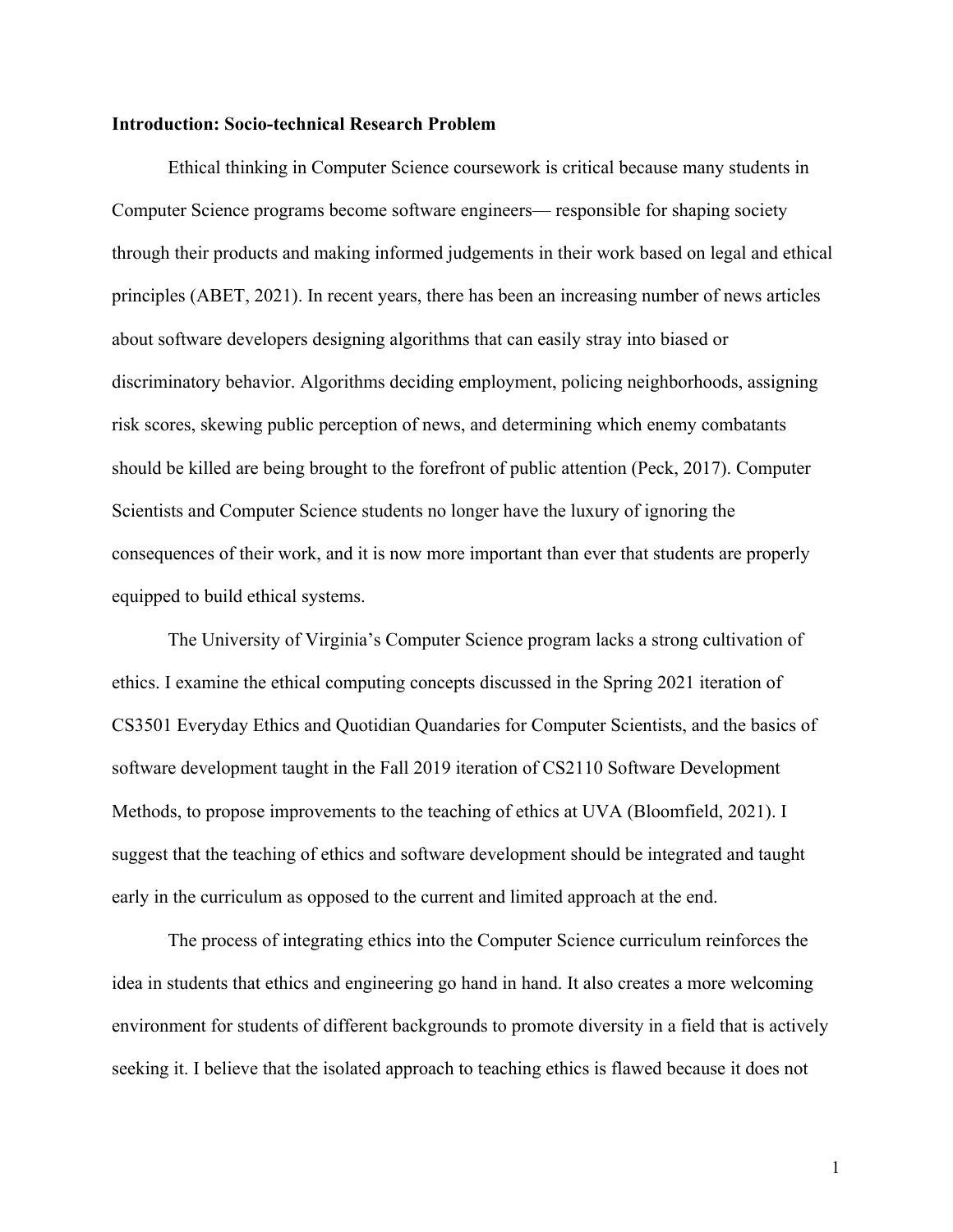adequately prepare students for the impactful engineering projects that they will encounter in the real world. Real world projects require ethical consideration while being worked on and cannot be considered only as an afterthought. In addition, although the teaching of technical concepts and ethics separately carries the advantage of greater educational focus on the former, there are greater practical benefits to continuous integration of ethics early in the Computer Science curriculum. As such, I believe the integration of ethics and software development should begin early in the curriculum as opposed to the current and limited approach at the end. I approach the problem by proposing changes to CS2110 Software Development Methods that integrate the teaching of ethical thinking into its existing coursework.

To better understand the benefits of synthesizing the idea of continuous integration of ethics into introductory software development coursework, I research educational literature for best practices in designing Computer Science coursework teaching the two ideas. In addition, I consider course materials from the two Computer Science courses, and materials from other outside university courses that could be implemented to improve student learning.

To redesign the coursework effectively, both the technical and social aspects of the problem must be addressed. I outline a technical process for redesigning introductory software development coursework that involves real world ethical dilemmas and increasing student engagement to introduce and raise awareness of ethical design. I also use the STS framework of Actor-Network Theory to analyze how various factors such as students, assignments, and employers have an equally important role in the facilitating the teaching of ethical design.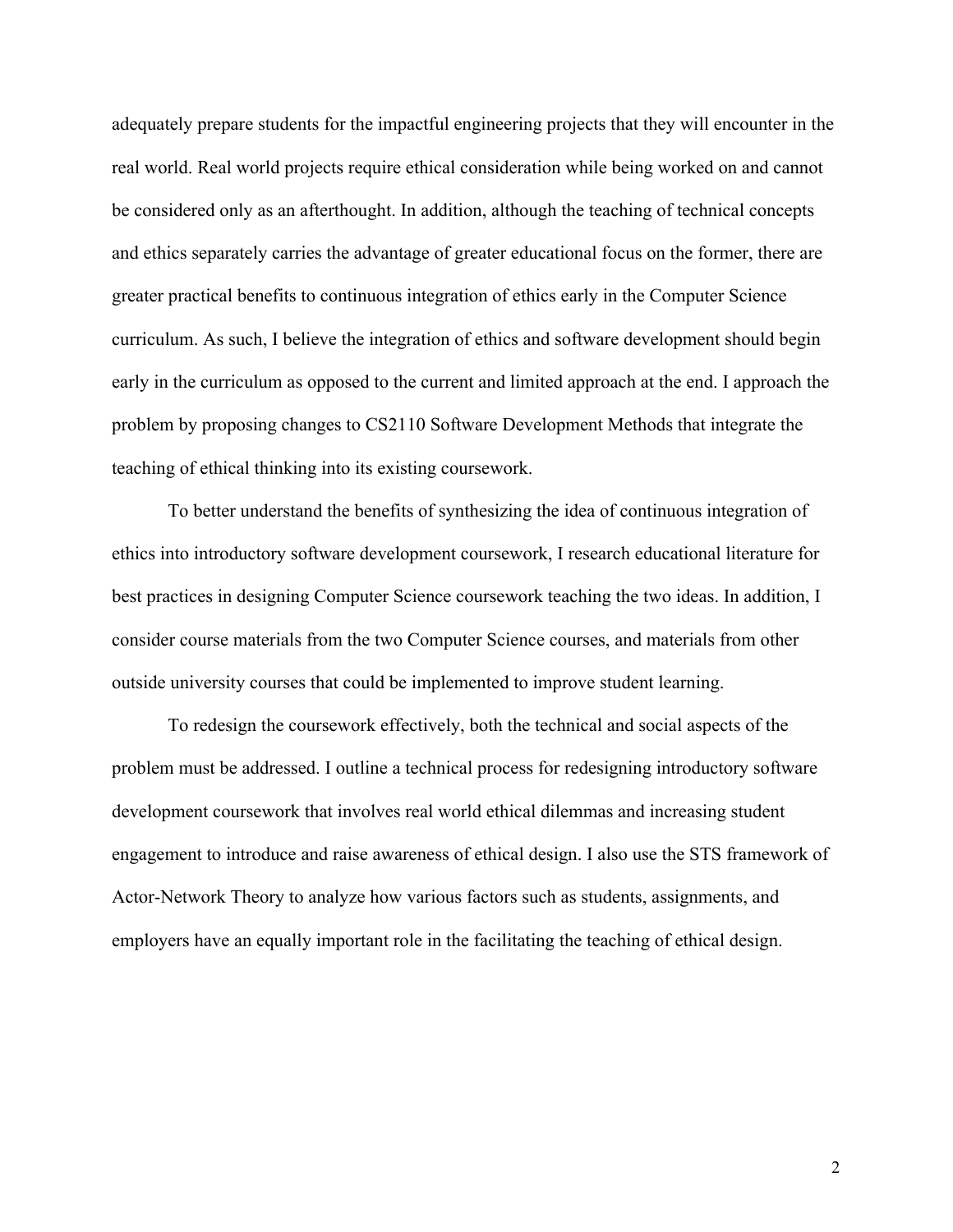### **Technical Research Problem**

As algorithms being influencing more aspects of daily life, software engineers have a greater responsibility to ensure that their creations are not causing harm. Software engineers and Computer Science students must have solid foundation in ethical design practices to prevent unintentionally harming people through their designs. As such, previous methods of teaching ethics in university Computer Science curriculums needs to be redesigned for improvement.

Current Computer Science coursework at the University of Virginia approaches teaching the ideas of ethics and introductory software development in isolation. Students in the School of Engineering and Applied Sciences are exposed to ethics in a limited manner through three required Science, Technology, and Society courses: STS1500, STS4500, and STS4600. STS4500 and STS4600 are only taught to students in their final year of study. Computer Science students in both the College of Arts and Science and School of Engineering and Applied Sciences are exposed to ethical concepts in either standalone ethics classes such as CS3501 Everyday Ethics and Quotidian Quandaries for Computer Scientists, or later courses that contain limited integration of ethics such as in CS3240 Advanced Software Development (Bloomfield, 2021). These courses are optional and not required for Computer Science students in the College of Arts and Sciences. In addition, these courses are also not intended to be taught in the first two years of a student's Computer Science coursework.

Ethics courses being taught at the end of the curriculum at the University of Virginia suggest that ethics is an afterthought to technical work as opposed to something that should be learned alongside it. Therefore, integrating ethical thinking into introductory software development coursework addresses the minimal teaching of ethical thinking in the curriculum. As such, I propose several changes to CS2110 Software Development Methods. I also believe

3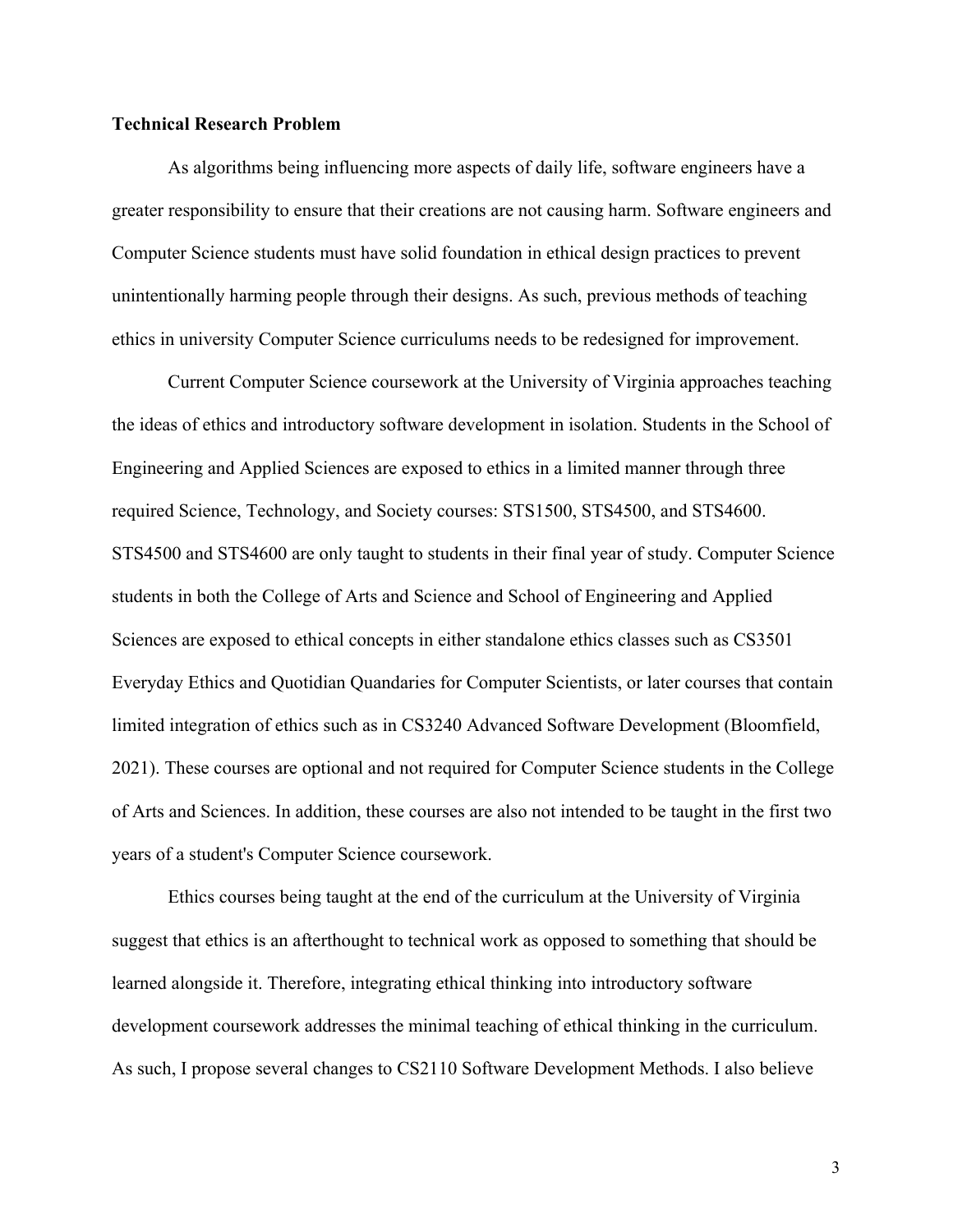CS2110 should be the subject of redesign for several reasons. CS2110, required for all Computer Science majors, appears earlier in students' coursework— typically in the first or second year. Students in CS2110 are also more familiar with programming than students in CS1110. CS2110 also teaches the basics of software development and has a greater focus on building things that can be used in the real world compared to CS1110 which teaches introductory programming skills which are not fully realized for practical application. However, CS2110 is taken early enough in the curriculum, and because of the high enough enrollment, allows for more students may be introduced to ethical thinking in the field of computing.

Introducing ethical thinking to a broader range of students facilitates a more welcoming environment for students of different backgrounds. The improvement that I propose has the added benefit of creating a positive impact on participation retention in computing from students in underrepresented groups because many ethical issues now gaining public attention are relevant to these students.

In the Fall 2019 iteration of CS2110, students built a Photo Library project to learn object-oriented programming, classes, and graphical user interfaces. The course would benefit from the addition of discussion topics revolving around ethical issues from similar apps, such as Instagram, which the assignment had been modeled after. Specific discussion topics for the Photo Library assignment could include data privacy and collection. The discussion could take place in the form of a short paragraph requiring students to reflect on how they could ethically improve their algorithms and design. The discussion component can be used to integrate ideas such as privacy, UI design, and social scoring, all of which are taught in the Spring 2021 iteration of CS3501 Everyday Ethics and Quotidian Quandaries for Computer Scientists. The discussions would reinforce the ability of students to identify and reason through ethical and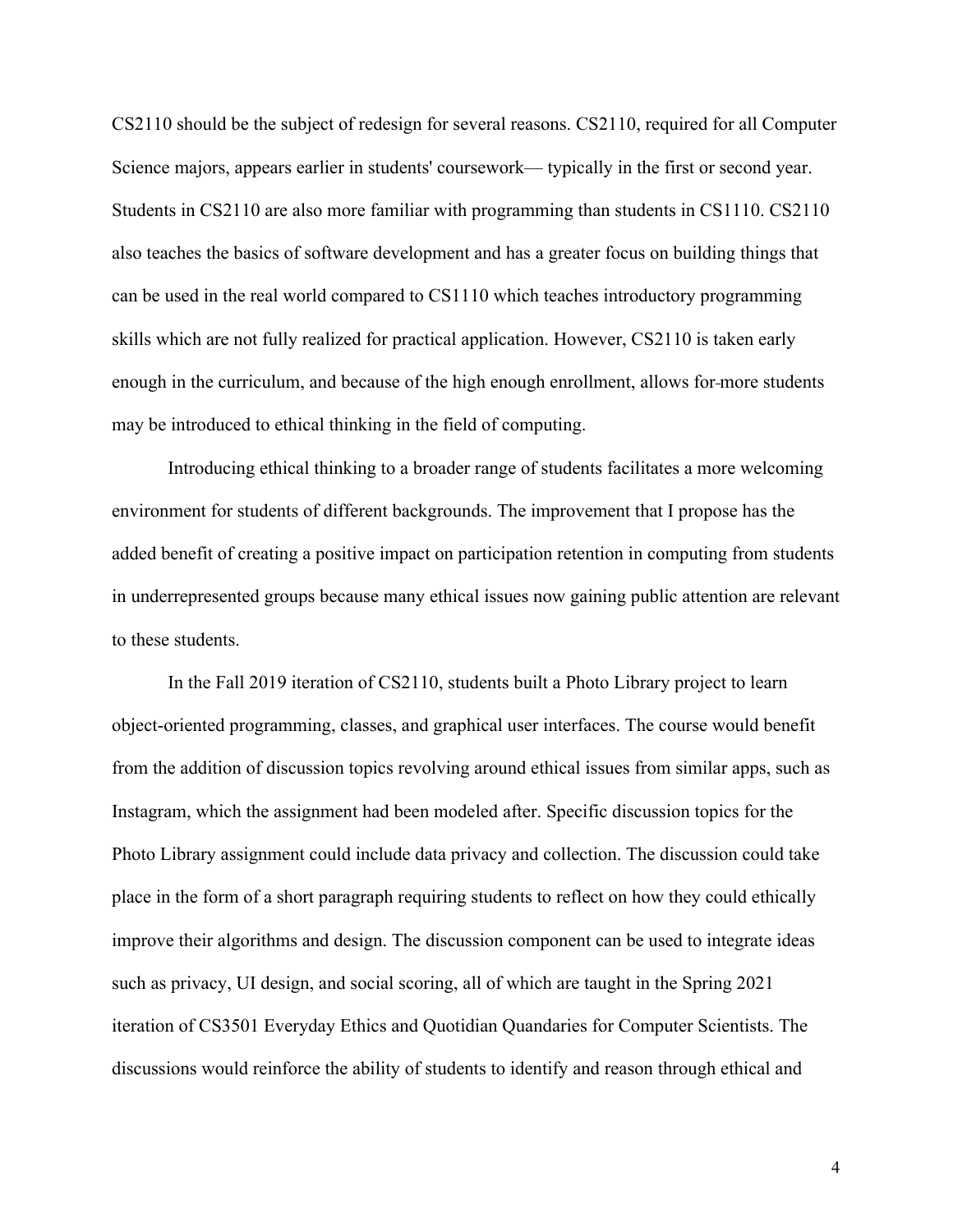social issues, communicate their reasoned position, and design ethically and socially responsible systems in the future.

Integration into CS2110 allows ethics to become part of future coursework in smaller doses as opposed to once at the end of the curriculum, as opposed to being taught once at the end of the curriculum. Doing so also reinforces the idea in students that ethics and engineering go hand in hand. The changes I propose to CS2110 do not pause the course or throw away valuable content and learning concepts, but rather resituate the existing material to involve learning about ethical design. Building habits on ethical thinking is critical to preparing students for the emerging tech landscape (Peck, 2017).

### **STS Research Problem**

Despite the growing need for stronger ethical design in the field of Computer Science, Computer Science education lacks a solid ethics educational component at most major universities, or is left to the last year as optional coursework distantly related to Computer Science. However, several major universities are attempting to continuously integrate ethical thought into their Computer Science curriculums (Karoff, 2019).

A major institution pioneering the teaching of ethical thought in Computer Science is Bucknell University. Bucknell realized that many students do not get exposure to ethical thought because the teaching of it in existing courses is neatly contained in optional fourth year seminars or elective courses. The Computer Science faculty at Bucknell realized that ethical thinking in the department has a history of being valued less by curriculums than solely technical skills such as documenting code and writing clever data structures. In other words, Bucknell realized that teaching ethics as a separate course separates it as being non-technical when it is just as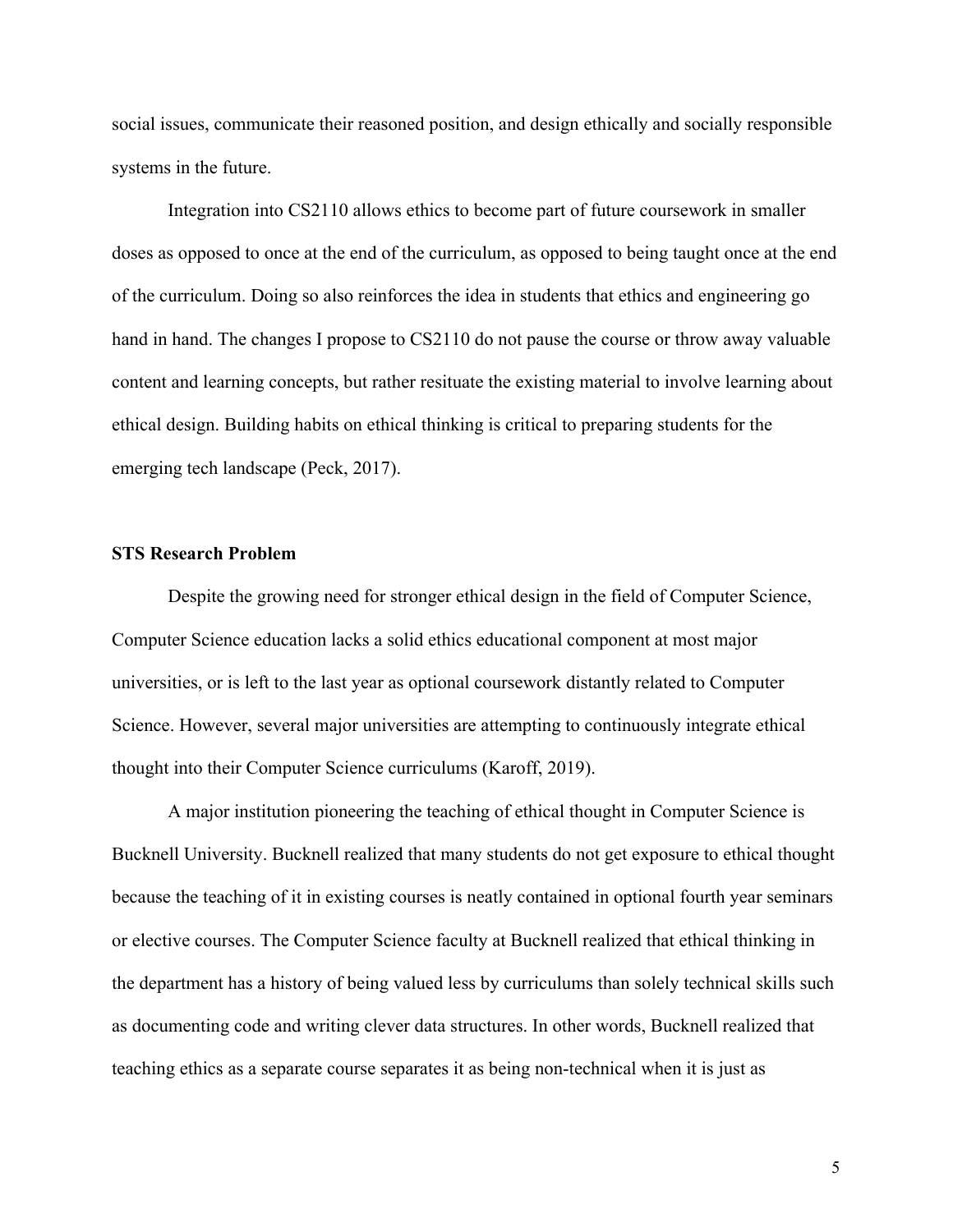important that engineers are responsible for the socio-technical world. The department of Computer Science at Bucknell believes that ethics should be integrated into existing Computer Science courses, and that ethical thinking is a habit which needs to begin as soon as students begin developing their programming habits. In this way, students can deliberately practice ethical design throughout their career (Peck, 2017). The program has gained attention and praise in the field, and is inspiring the development and integration of similar ethical reflection coursework at other universities (Tan, 2020).

Actor-Network Theory (ANT) considers human and non-human elements as equally weighted actors within a heterogenous network (Cressman, 2009). Student assignments and coursework designed and taught by professors heavily influences student practices and diversity within the field. Student practice of ethical design throughout university coursework is important to designing with ethics in mind in their professional practice the field. In addition, company involvement in valuing ethical design as well as seeking students with ethical thinking skills encourages student participation in learning ethical design. Furthermore, there is a positive impact on participation retention in computing from students in underrepresented groups because many big ethical issues are relevant to these students (CaSE, 2014). Retaining greater diversity within the field reinforces better ethical design practices with underrepresented groups in mind.

Ethics courses being taught at the end suggests it's an afterthought to the technical courses as opposed to something that should be learned alongside it. Thus, early courses and introductory programs can help address these flaws (Abate, 2020). Integration should happen in smaller doses throughout the curriculum as opposed to once at the end. Doing so also reinforces the idea in students that ethics and engineering go hand in hand. Under ANT, the social, technical, and political events are equally important to ensuring ethical design in professional

6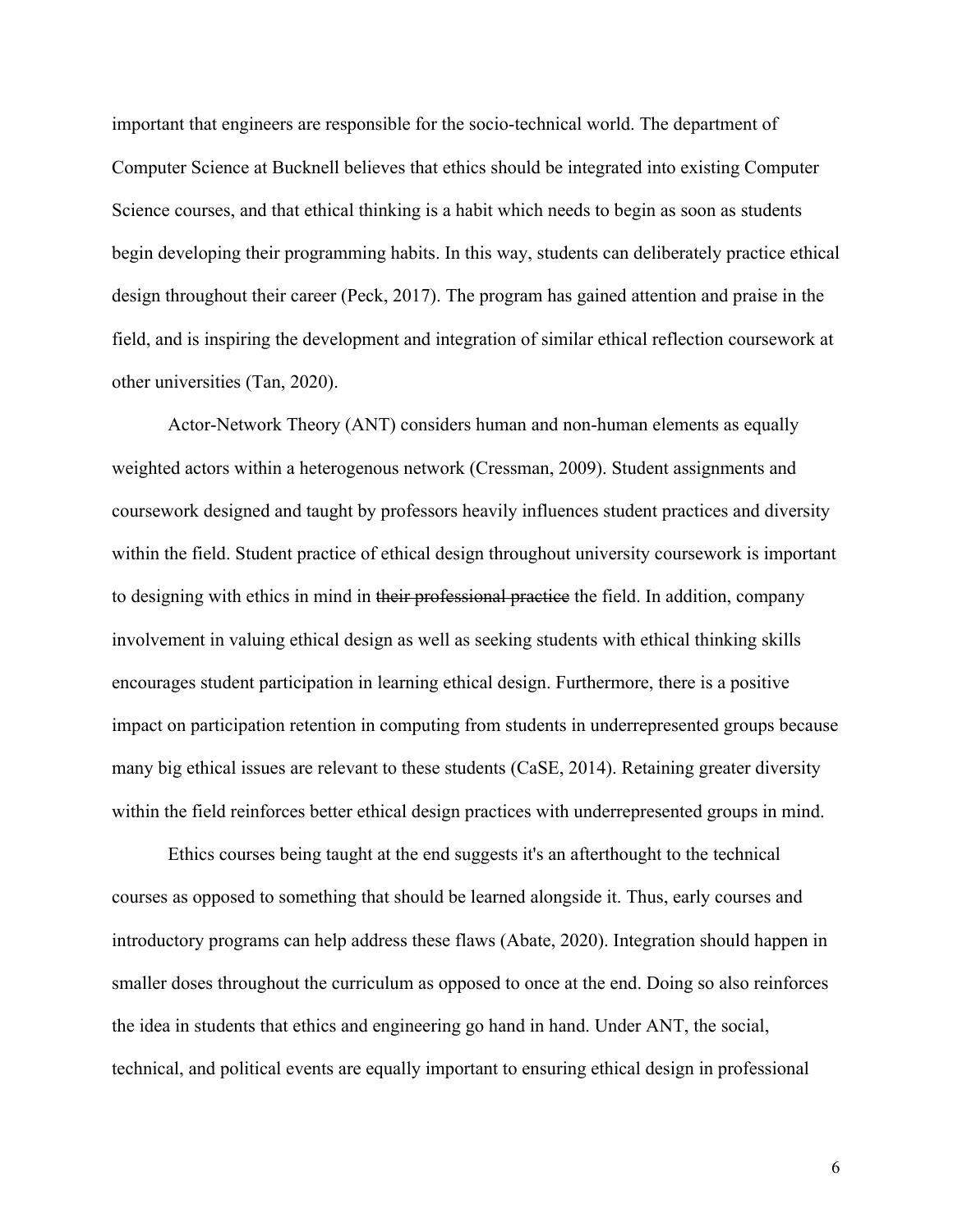practice. If any actors and improvements are left out, then the successful ethical design cannot be achieved.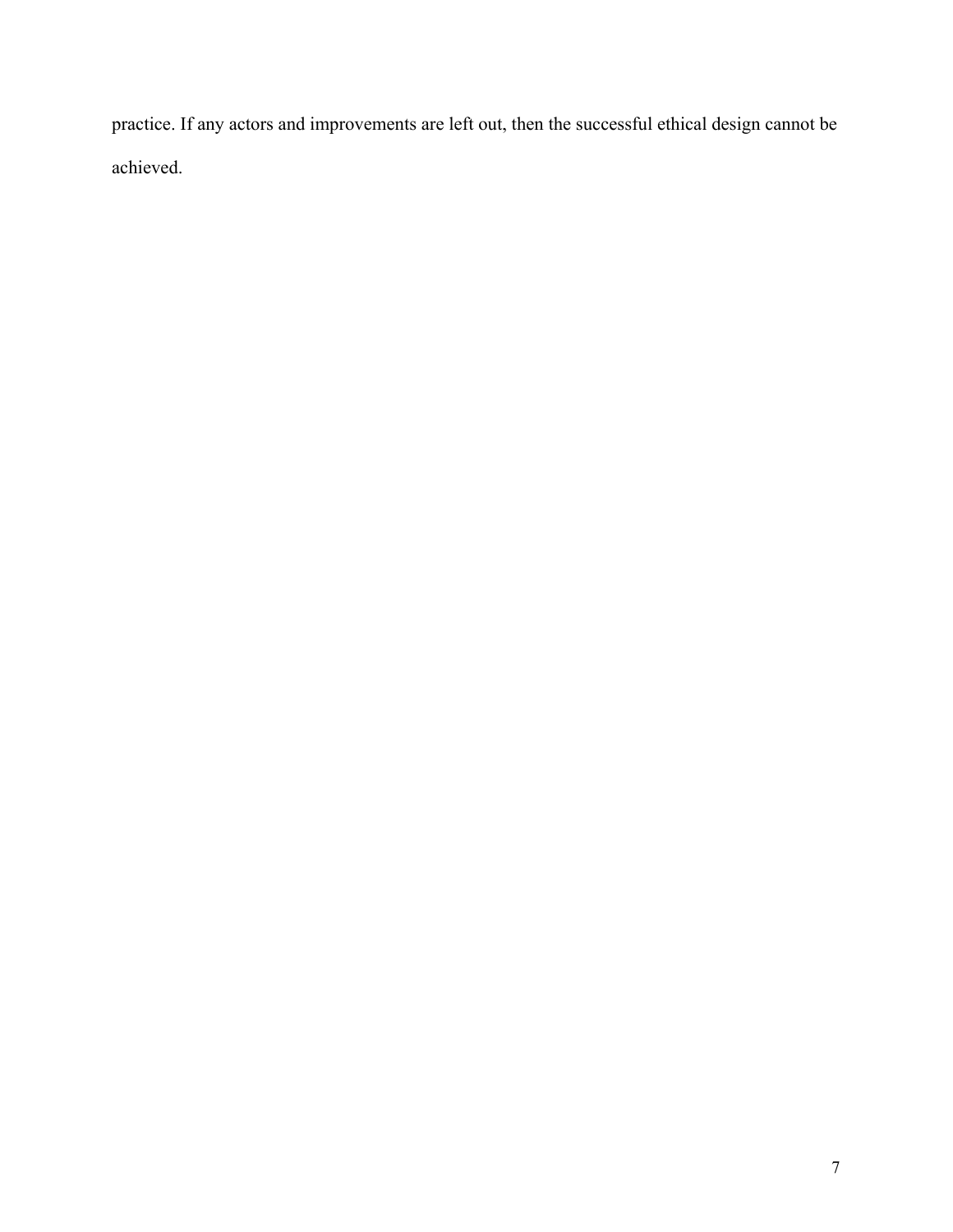### **Conclusion**

The integration of ethical thinking across Computer Science curriculums and into CS2110 would allow students to gain a better understanding of ethical issues from repeated practice and reasoning through those issues, communicating their positions, and designing ethical systems. Ethical thinking in the software development process would develop as a habit from the suggested improvements. The habit begins at the same moment students begin developing their programming habits, allowing students to deliberately practice ethical design throughout college and into their career.

The process of integrating ethics into introductory software development coursework at the University of Virginia reinforces the idea in students that ethics and engineering go hand in hand. It also creates a more welcoming environment for students of different backgrounds to promote diversity in the field. In addition, it develops the practice in students of considering ethics not only in college but throughout their career in Computer Science.

Word Count: 1889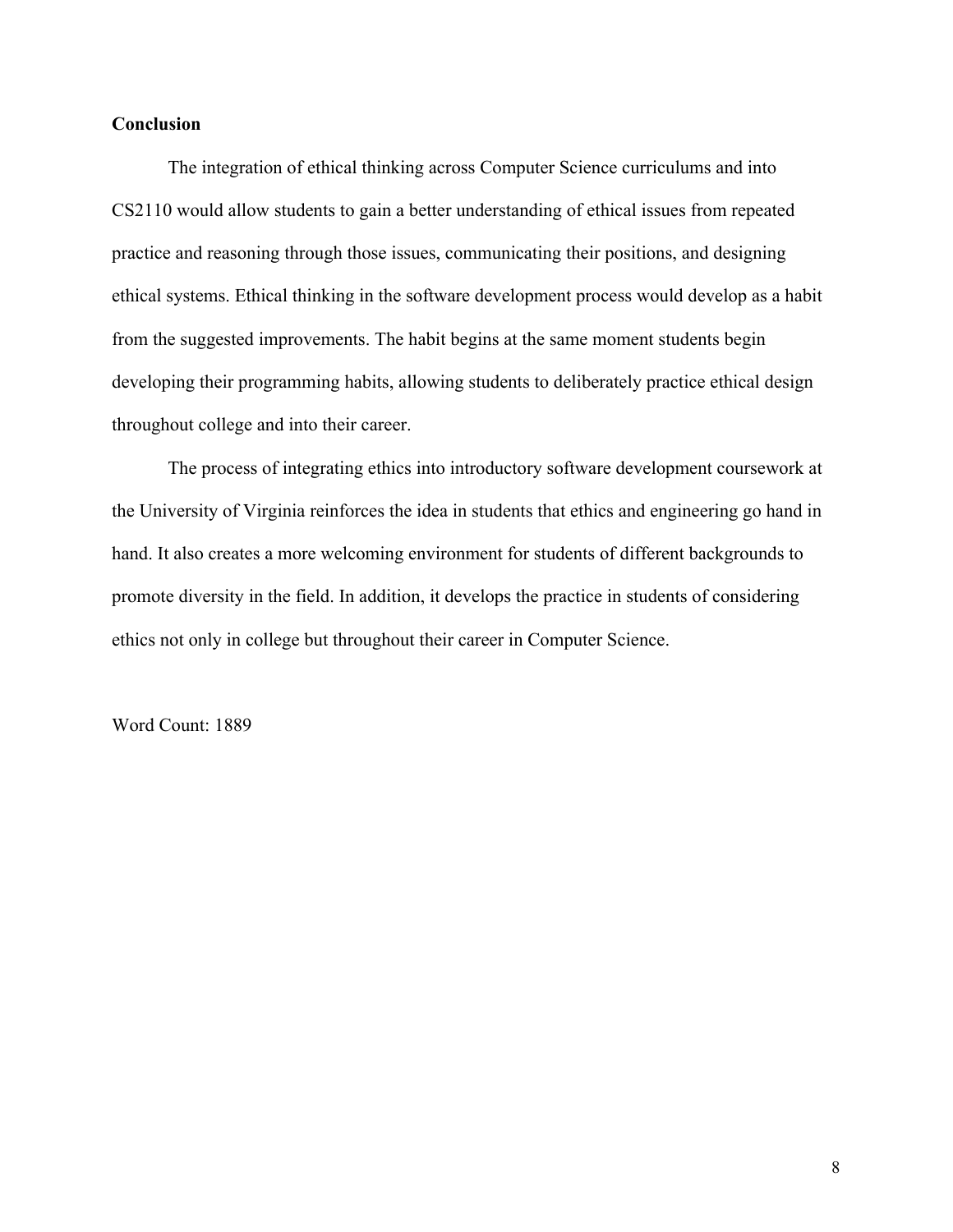#### References

- Abate, T. (2020, August 20). How the Computer Science Department is teaching ethics to its students. Stanford Engineering. https://engineering.stanford.edu/news/how-computerscience-department-teaching-ethics-its-students
- ABET (2021). Criteria for Accrediting Applied and Natural Science Programs, 2021-2022 https://www.abet.org/accreditation/accreditation-criteria/criteria-for-accrediting-appliedand-natural-science-programs-2021-2022/
- ACM (2021, November 1). ACM Code of Ethics and Professional Conduct https://www.acm.org/code-of-ethics
- Bloomfield, L. (2021, November 1). UVa Course Catalog. Lou's List. https://louslist.org/CC/CompSci.html
- CaSE (2014, May 14) CaSE Report Improving Diversity in STEM. https://www.sciencecampaign.org.uk/resource/ImprovingDiversityinSTEM2014.html
- Cressman, D. (2009, April). A Brief Overview of Actor-Network Theory: Punctualization, Heterogeneous Engineering & Translation.

Harvard University. (2021, November 1). Embedded EthiCS.

https://embeddedethics.seas.harvard.edu/

Karoff, P. (2019, January 28). Harvard works to embed ethics in computer science curriculum. The Harvard Gazette. https://news.harvard.edu/gazette/story/2019/01/harvard-works-toembed-ethics-in-computer-science-curriculum/

Peck, E. (2017). The Ethical Engine: Integrating Ethical Design into Intro Computer Science. https://medium.com/bucknell-hci/the-ethical-engine-integratingethical-design-into-introto-computer-science-4f9874e756af